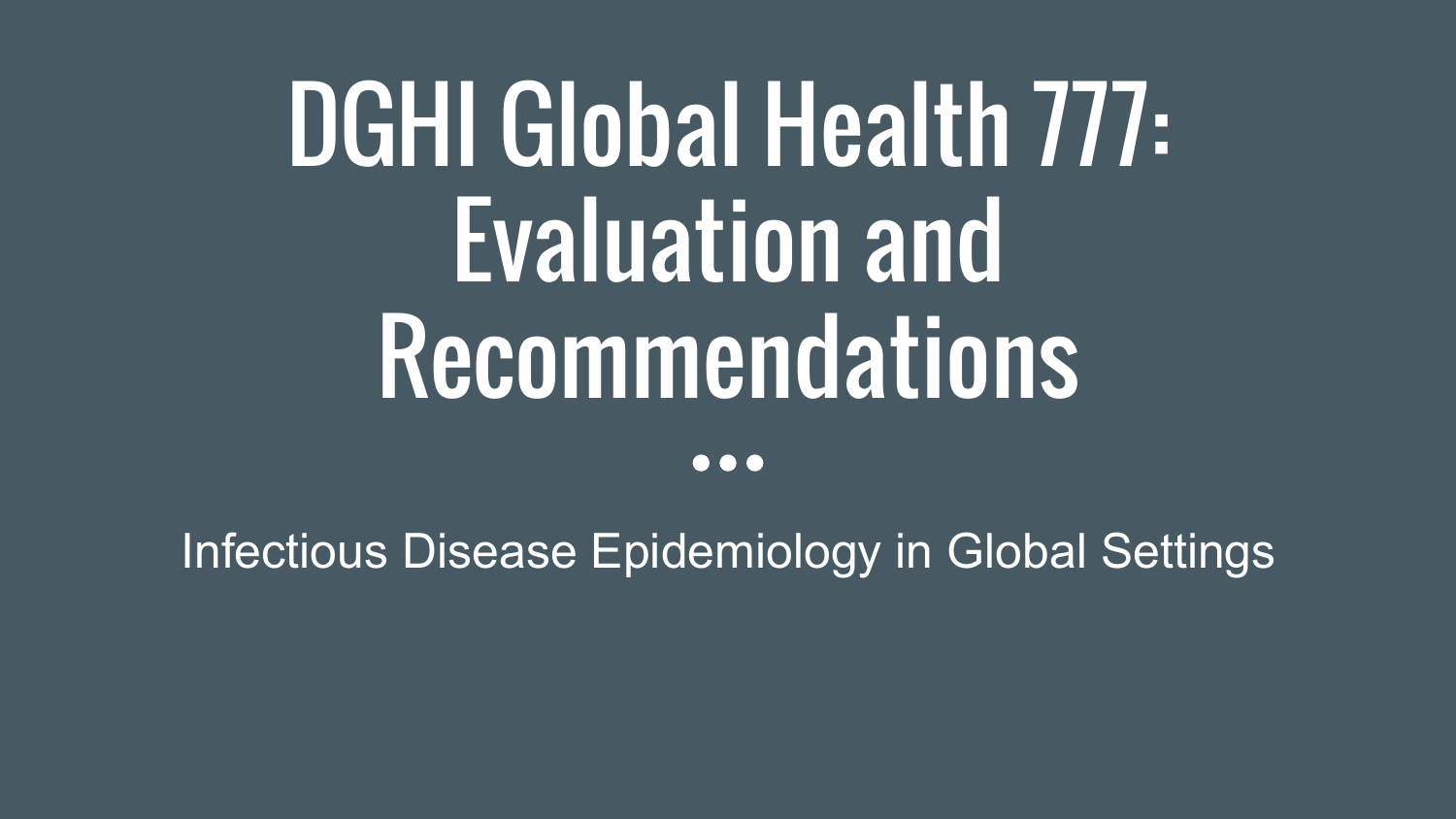### **Summary**

#### **Global Health 777 was very successful:**

Students gave the course positive reviews

The instructors successfully created instructional videos and taught via WebEx

Students said having instructors in the field made the course better

The instructors incorporated their field experience in the instruction

Many students noted the unique learning opportunity this course represented for them

Future courses using this model should consider:

Using active learning in the WebEx classes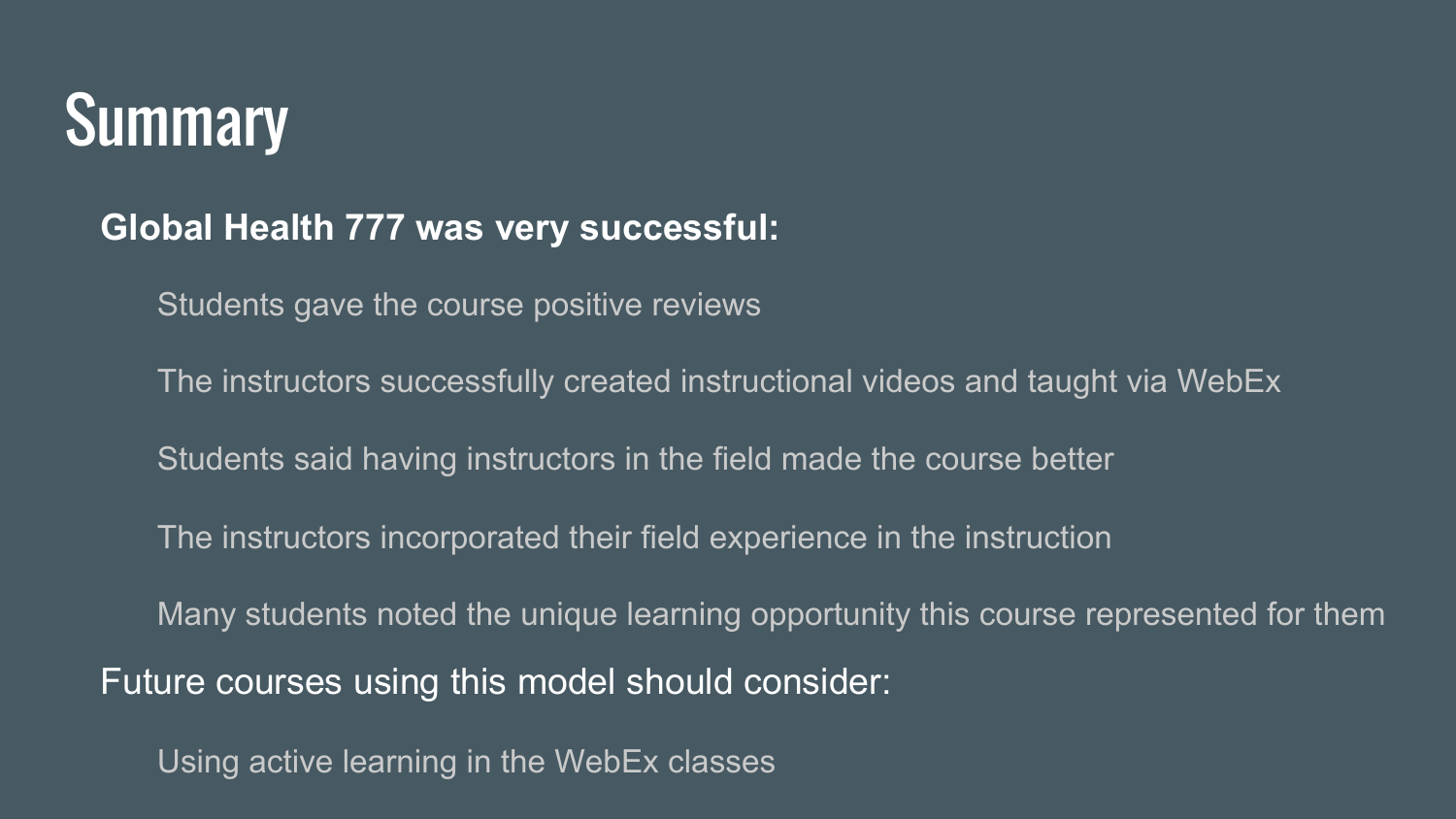### Course Description

3 instructors based in Kenya, Tanzania, and Sri Lanka with a local teaching assistant

Class meetings via WebEx, office hours via WebEx, oncampus TA office hours

Flipped class model - videos watched before class meetings

3 modules, each taught by a different instructor

Pilot run with 10 students before possibly scaling to certificate program or other classes

Included DKU students





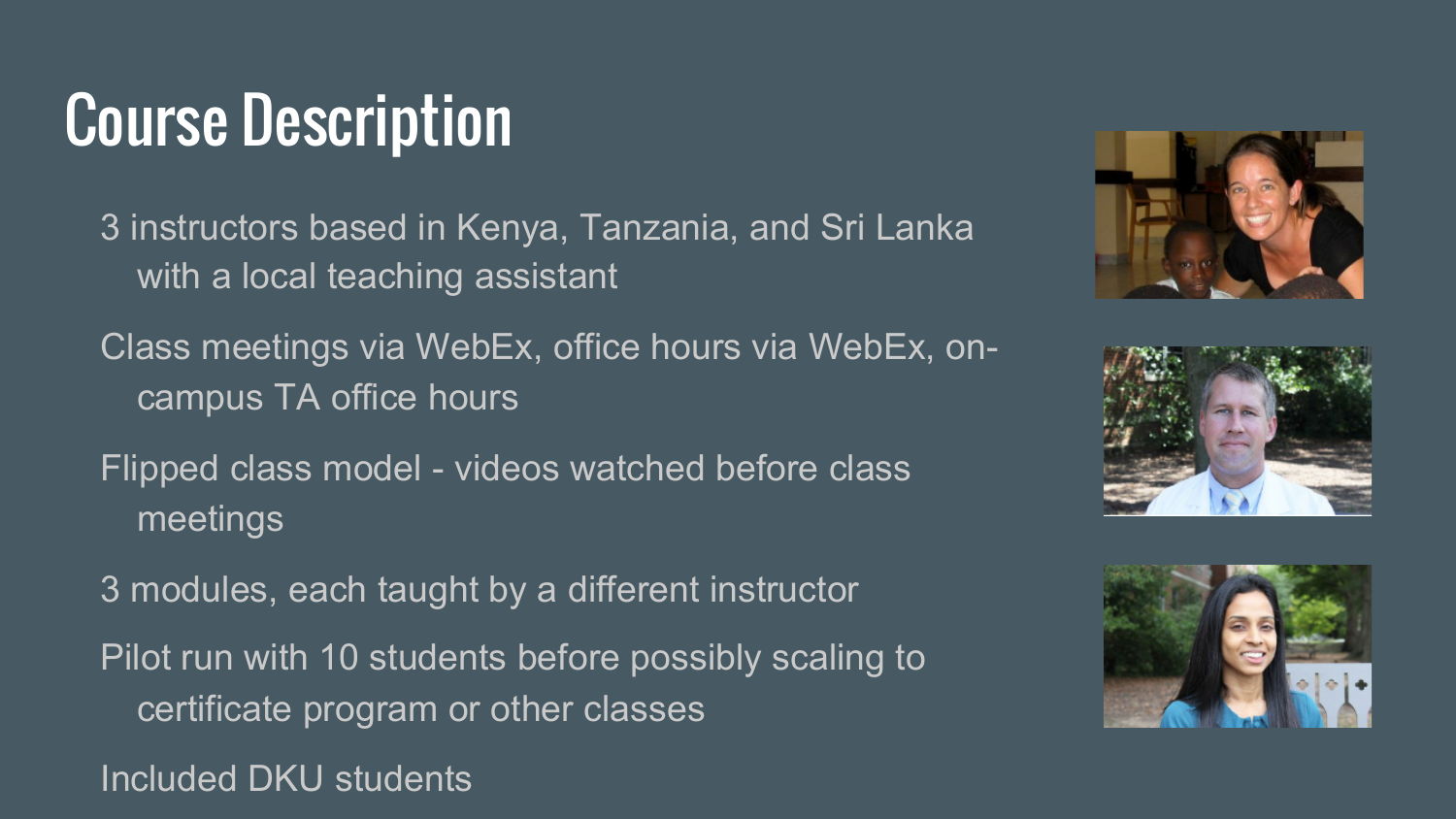### Video Development

The course videos were being filmed while the course was running, sometimes with only **one week** between initial filming and distribution to students; this created a very heavy workload for the video production staff editing the raw footage

12 weeks of videos, each week had 6-10 videos

Around 100 hours of video editing

Instructors would have benefitted from training and practice making videos before traveling to their field sites; they had a lot of questions once they started and the time difference and slow internet speeds made it difficult to respond to questions quickly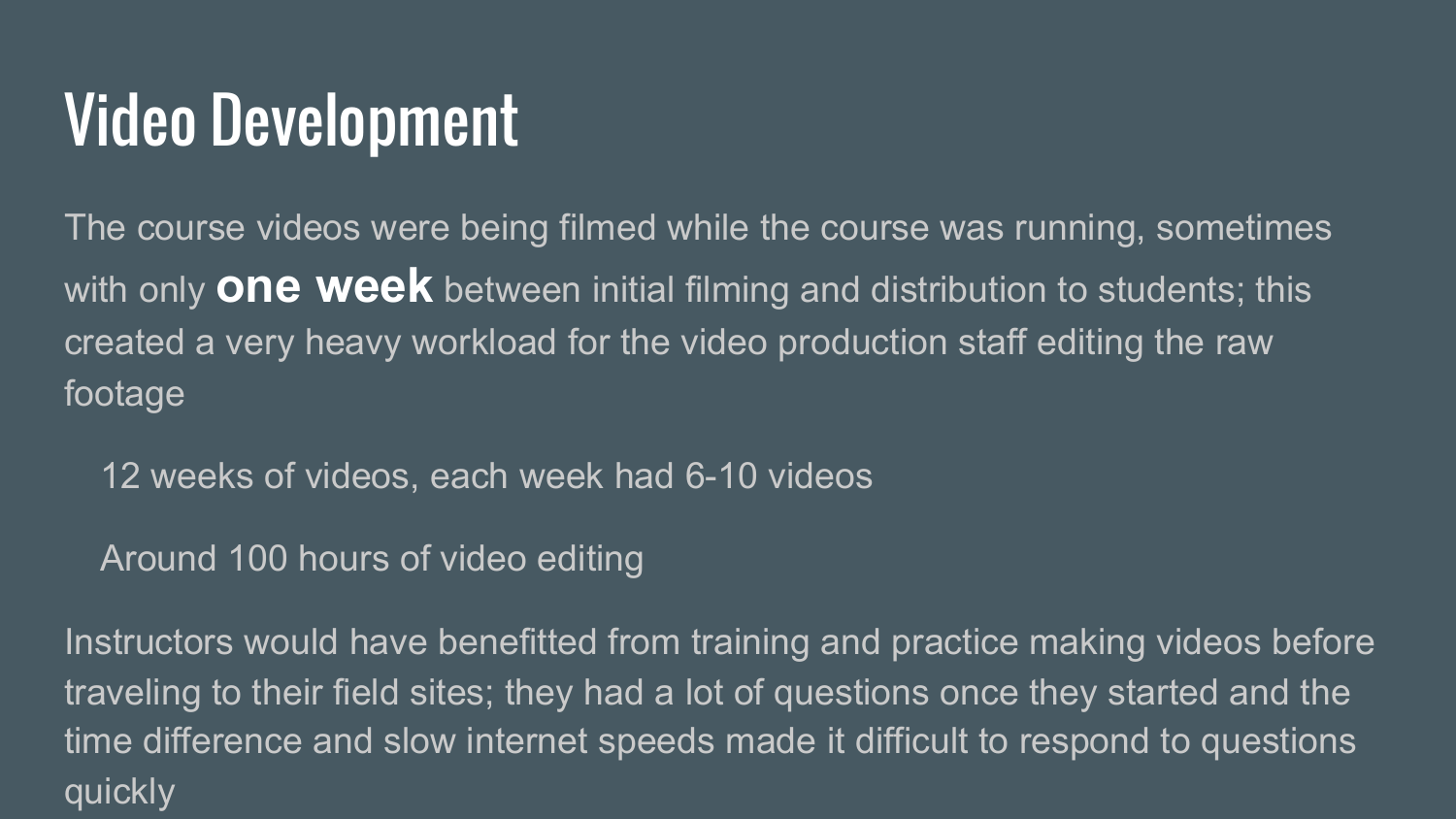## Data

#### INFECTIOUS DISEASE EPIDEMIOLOGY IN GLOBAL SETTINGS-- SUREVEILLANCE, **PREVENTION & CONTROL**



Survey after each module

Survey at the end of the course

WebEx debriefing with instructors

Interviews with course support staff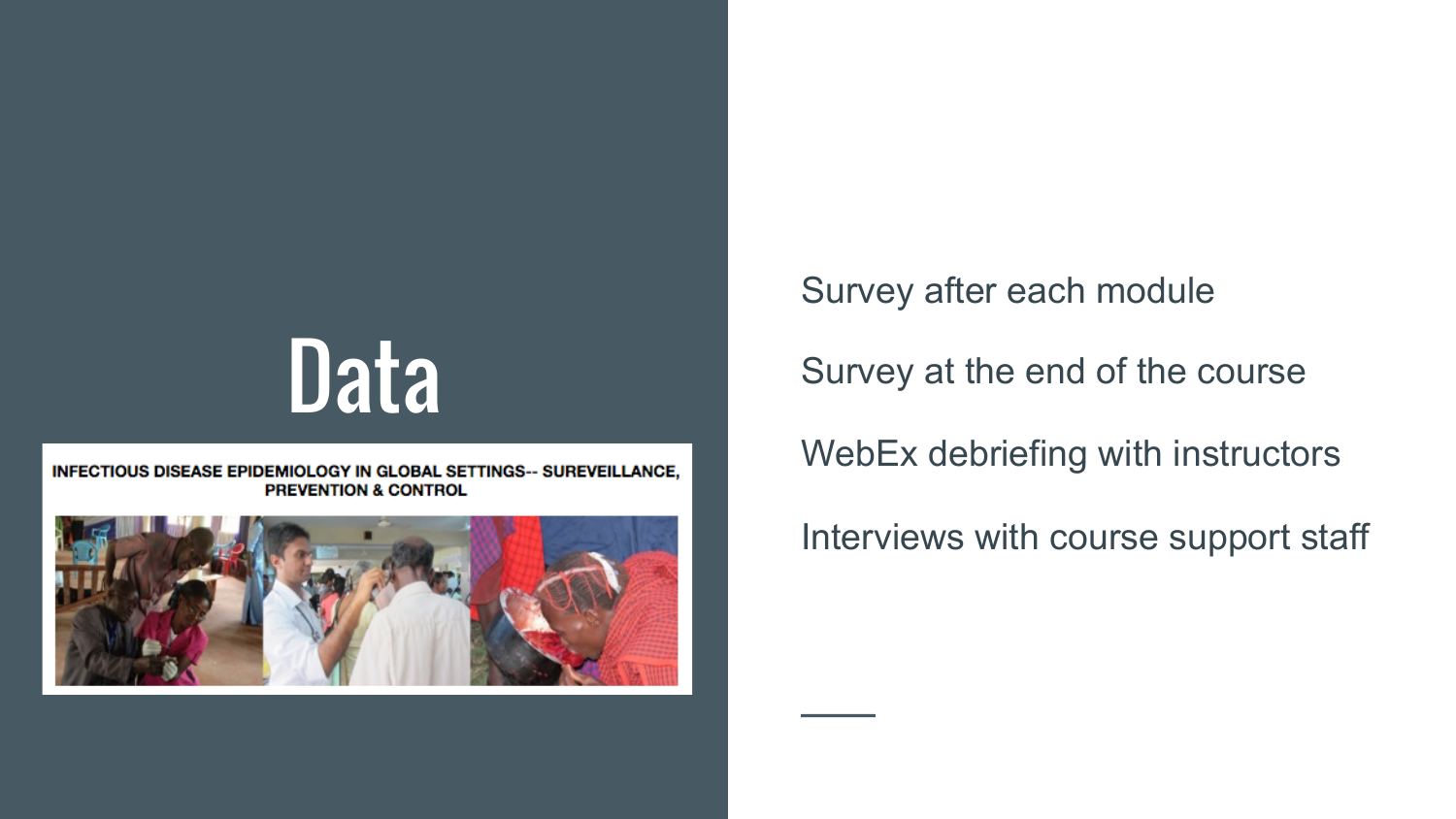#### Course Goals

- 1.Evaluation-driven instructional redesign to create a flipped classroom and online communication
- 2.Potentially improve the student learning experience by adding relevant global perspectives on infectious diseases from leading field experts
- 3.Strengthen DGHI's partnerships in Tanzania, Kenya, and Sri Lanka by involving partner sites and field experts from these countries
- 4.Provide DGHI with more data on the costs and benefits of online courses 5.Provide educational resources to students at DGHI partner sites.

6.Potentially reuse content for a future DGHI online certificate program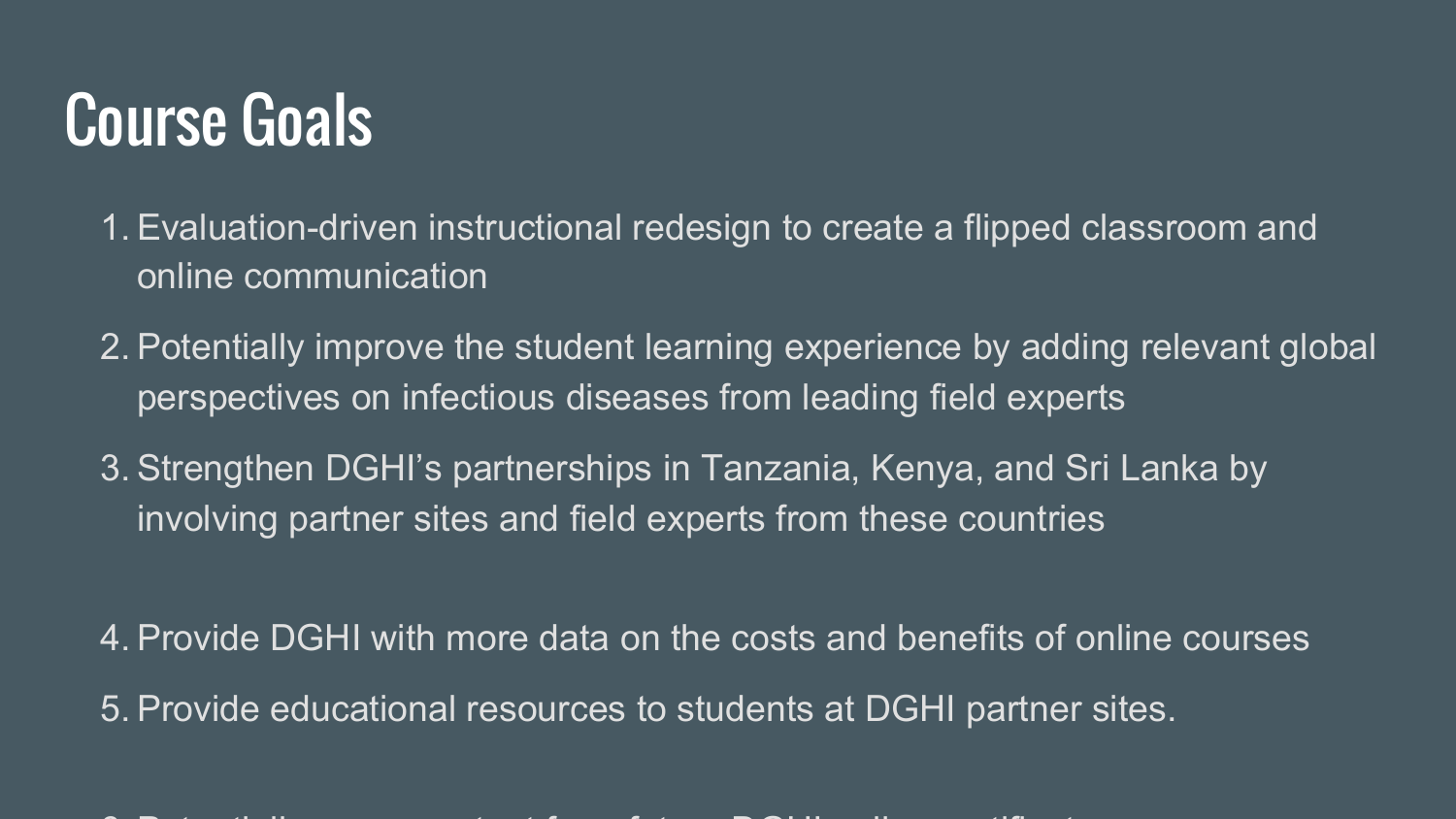#### Participation declined only slightly over time

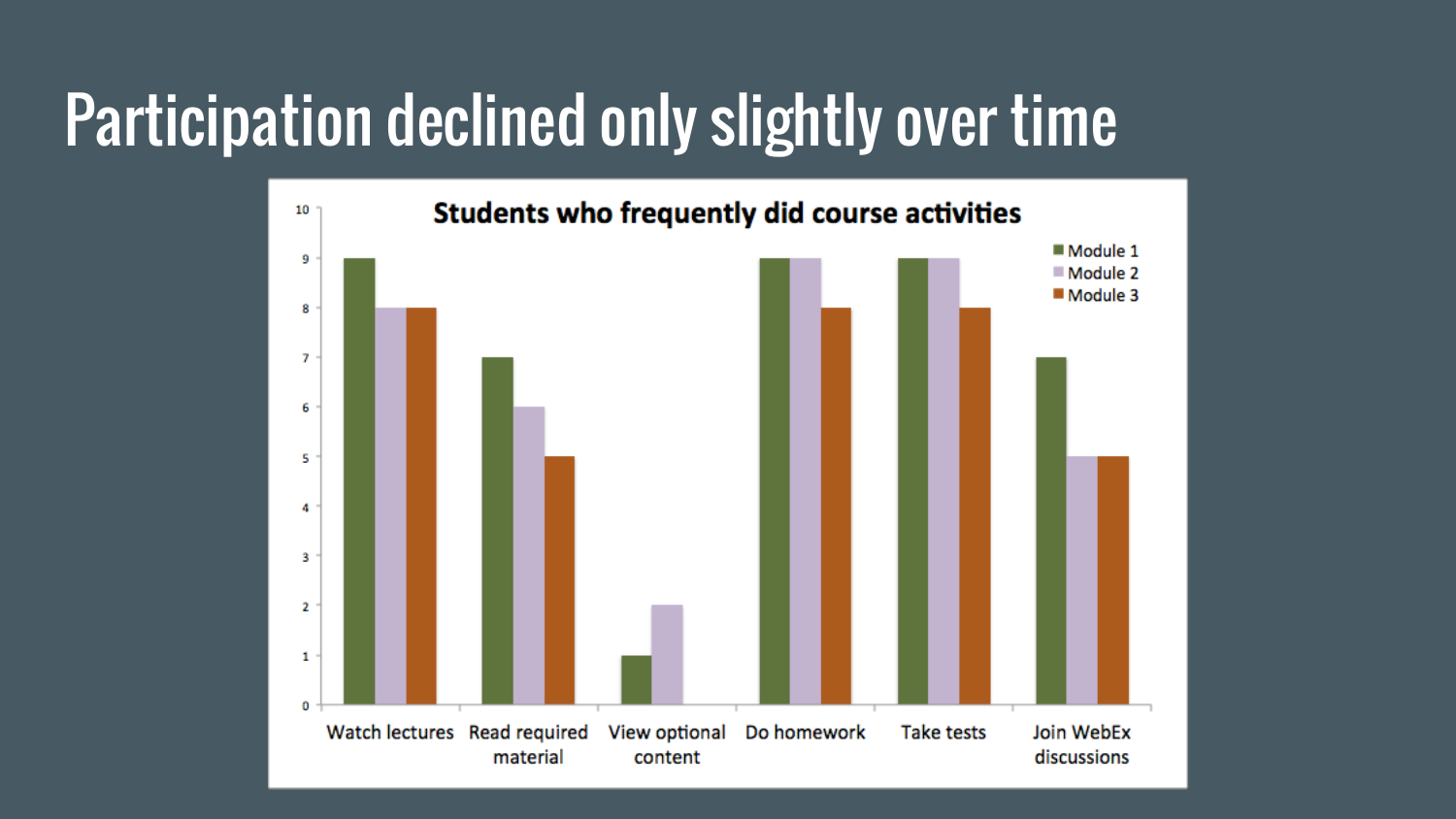#### Student Evaluations

Students rated the course as "excellent" compared to a traditional class

Students gave the instructor videos high scores but found the expert interviews and location videos less engaging

Office hours - both the instructors' and the TA's - did not contribute to learning for most students

Most students disliked the discussion forums and said they felt "forced"

**Many students said this was their favorite class of the semester!**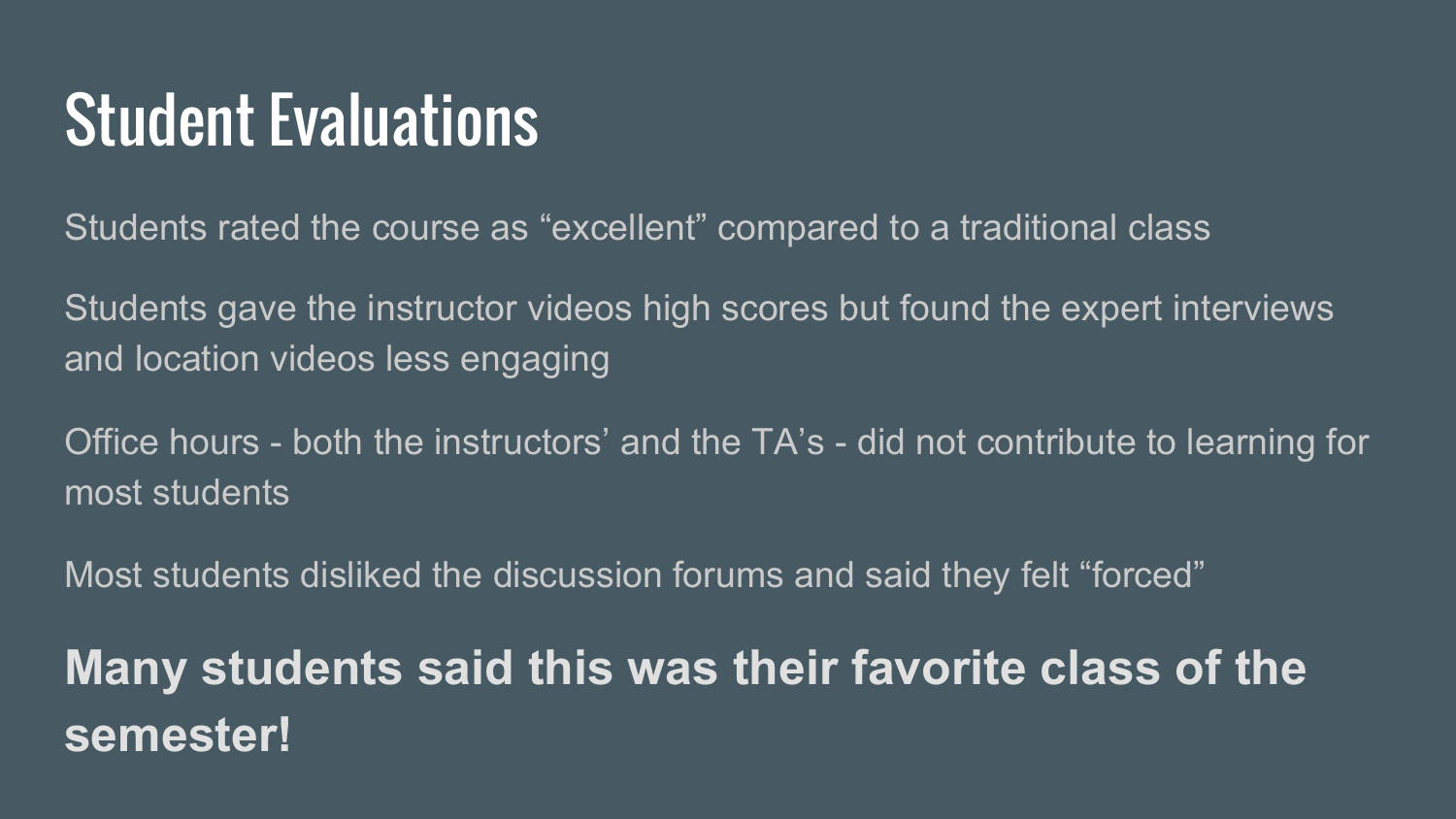#### The workload in the course was moderate to high

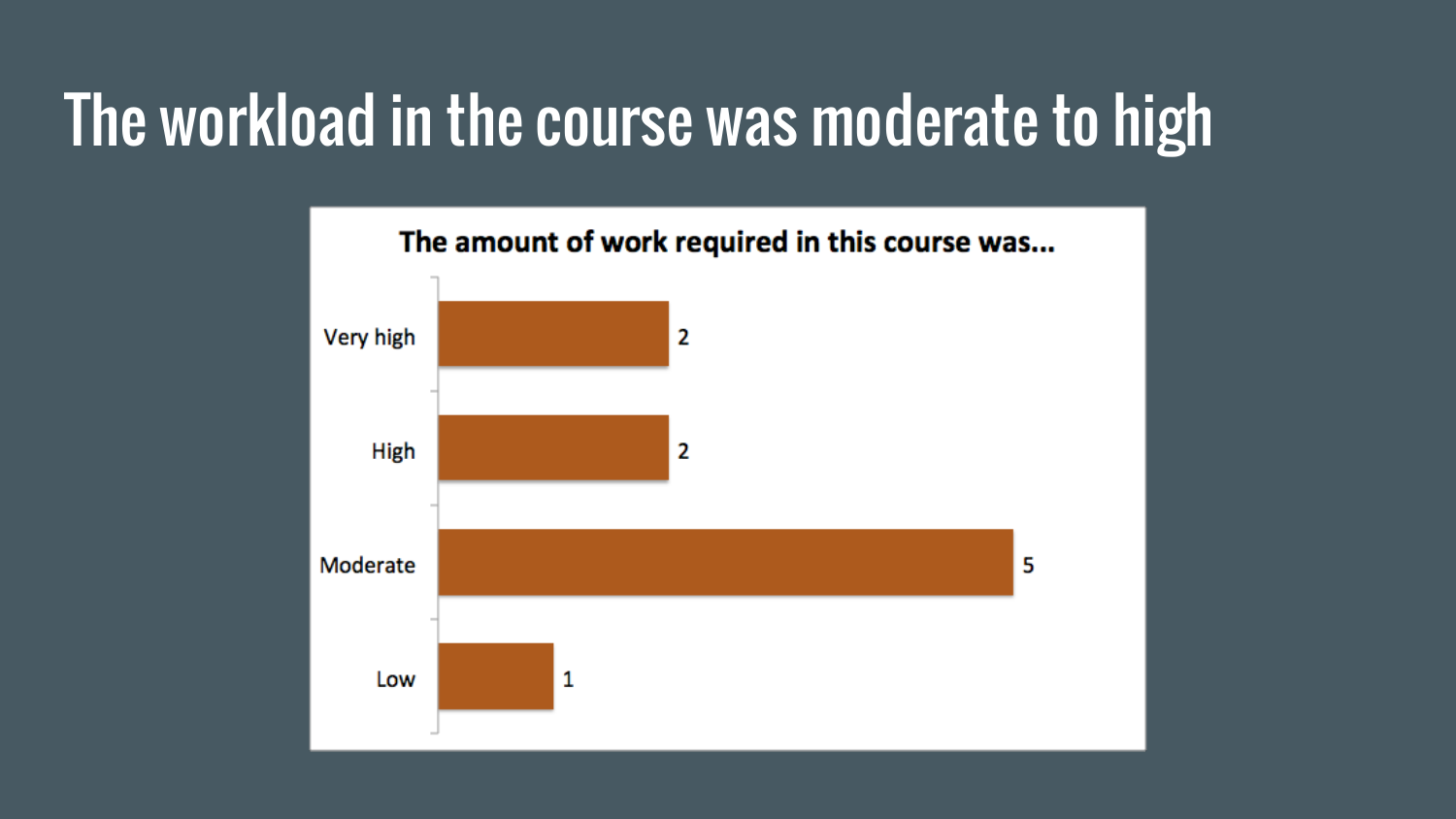#### Student Comments

"The lectures and supporting papers were well-designed, presented, and interesting."

"the fact that our course instructors were teaching from three different places and presenting country-specific disease-pattern was great."

"I really enjoyed the course material and the 3 perspectives from 3 different professors."

"This was by far my favorite class this semester, I hope that you offer it again, it was very useful for me! I think it was great to have three instructors from different backgrounds teaching us on the different topics. I also really enjoyed the article presentations, I think it allowed some room for us as students to explore the literature."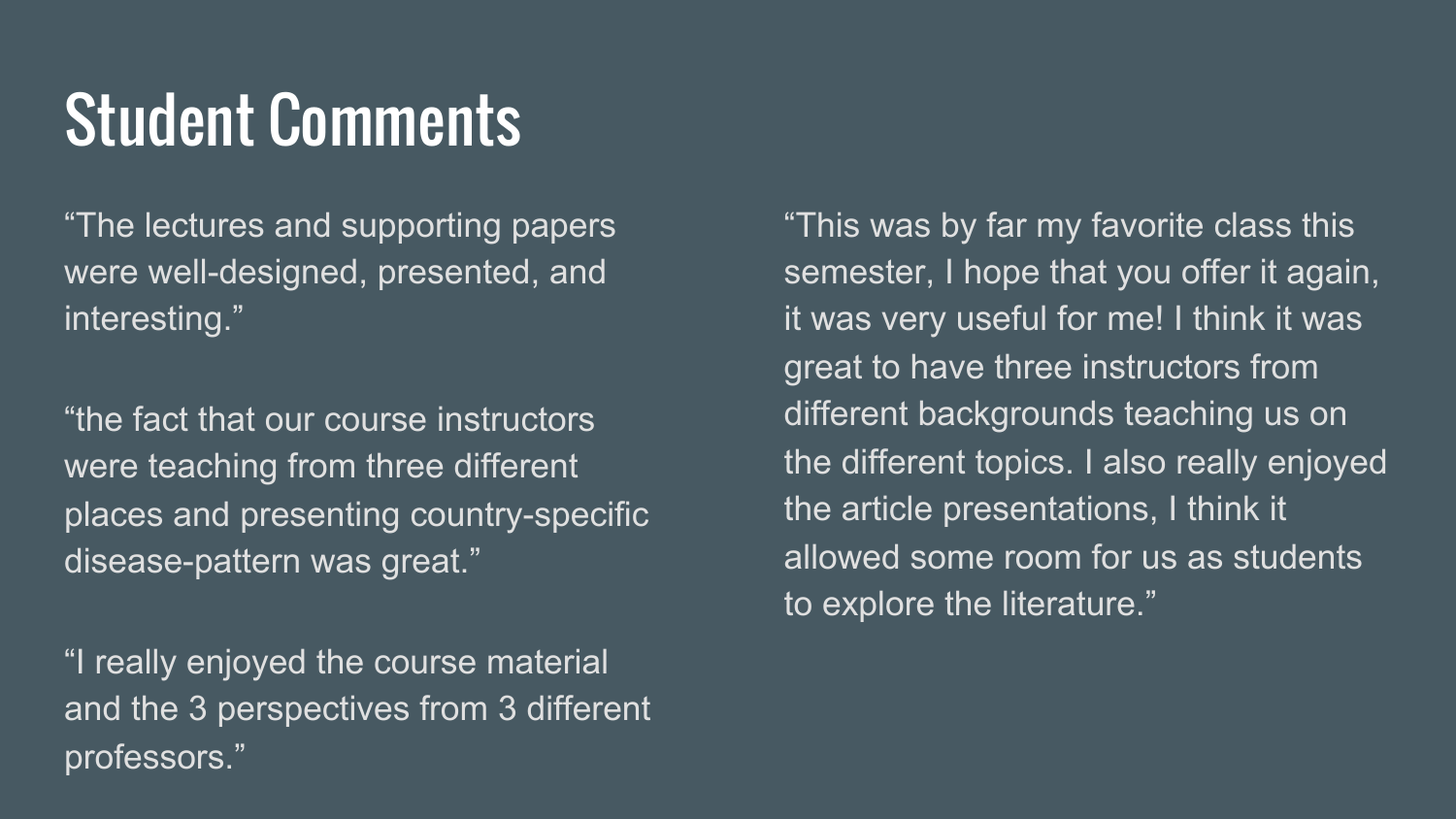## Staff Feedback

Academic Technology **Consultant** Video Editor

In some cases, videos could not be uploaded by the instructors due to internet instability causing project delays

It worked well to create the course, run it once, and then identify needed revisions rather than trying to anticipate where problems would emerge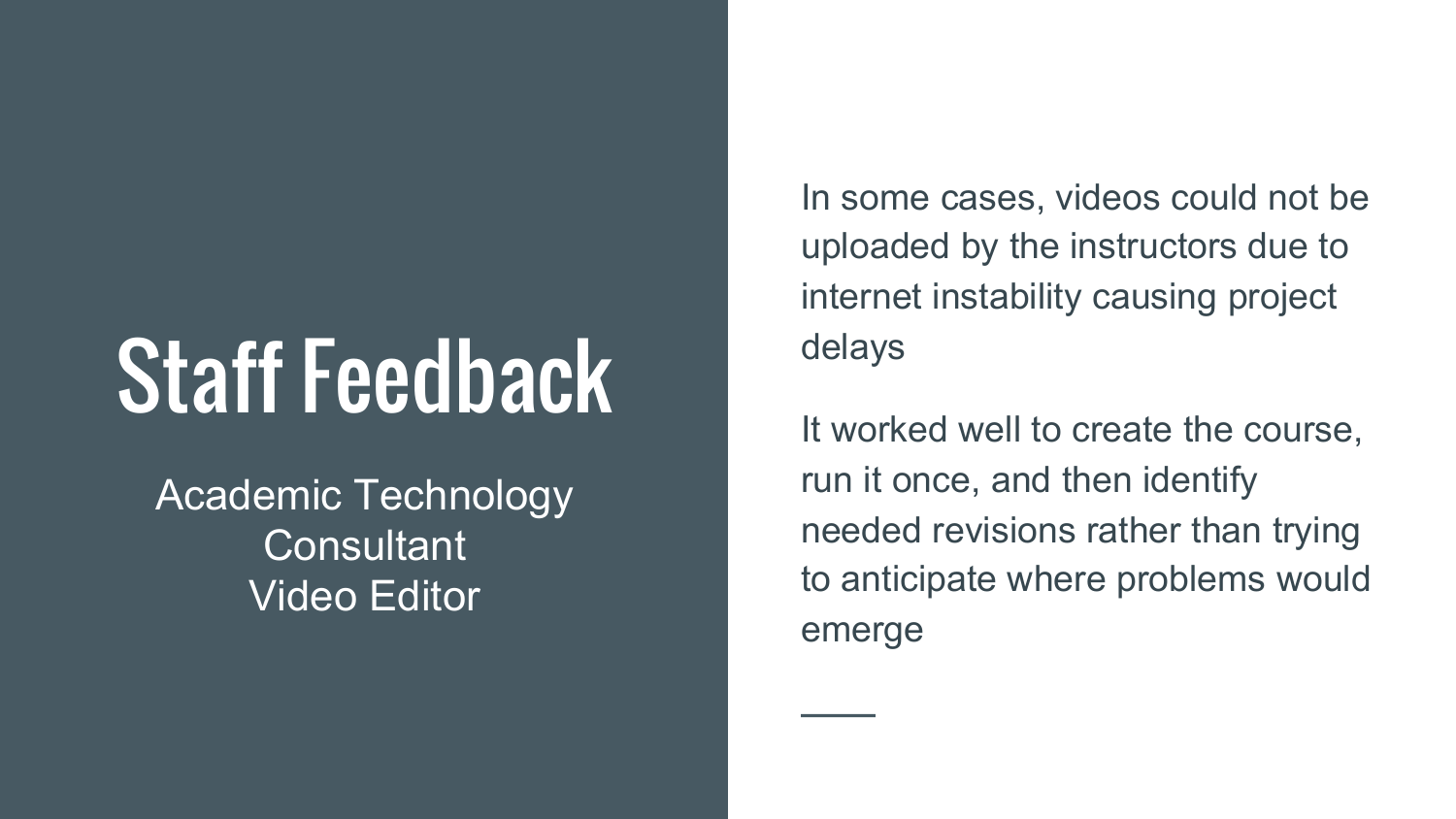## **Recommendations**

The last slides present 2 groups of ideas:

1. Recommended specific revisions to the existing course

2. Recommended broad principles to guide taking this course model to scale in other courses or across a certificate program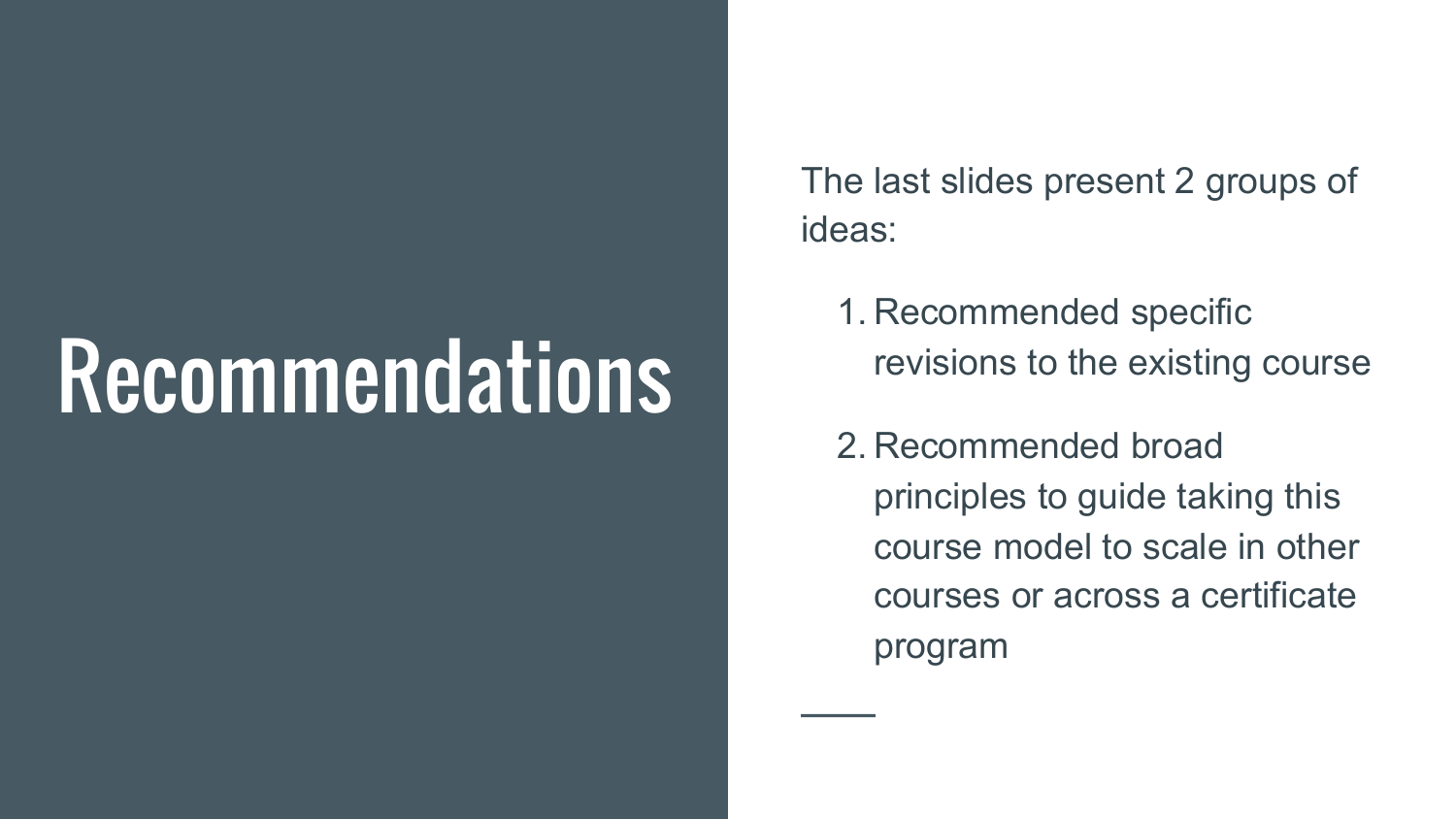#### Recommended Revisions: WebEx Sessions

Set up the room so students and instructors can be engaged, face each other

Use active learning exercises such as:

Quick polls

Think-pair-share

Minute paper/exit ticket

Playposit in-video questions

Train the TA as a facilitator in the room to help instructors carry out active learning techniques, moderate discussions, etc.

Explore ways to get DKU students to participate fully in the live sessions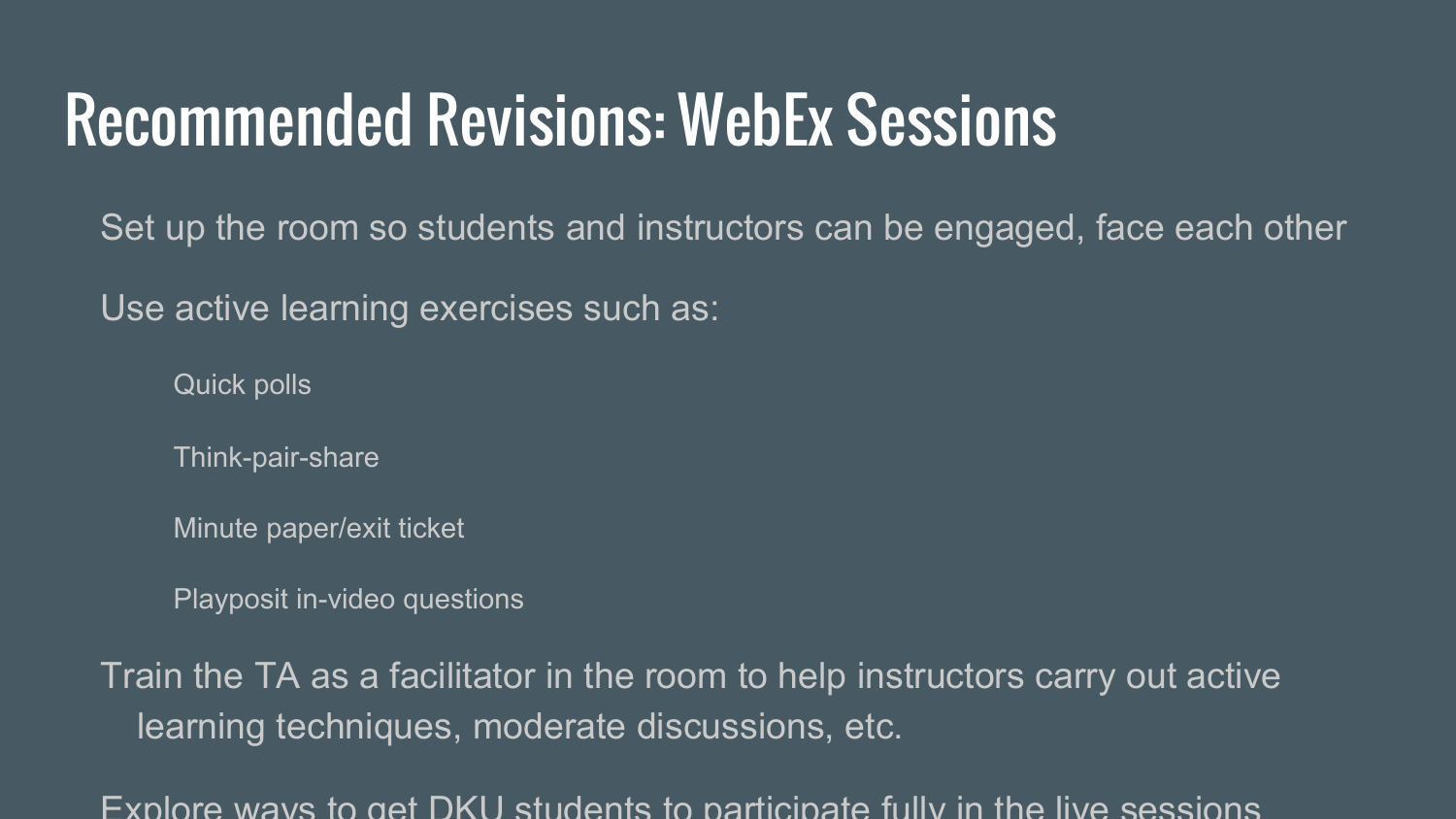#### Recommended Revisions: Assignments

Design group work that pairs Duke students with DKU students on tasks or problems

Integrate DKU students' global perspectives into the class, e.g. make DKU students to contribute some China-related topics to the course discussions

Develop intercultural skills in students by creating collaborative learning and assessment opportunities

Add in-video quizzes in some videos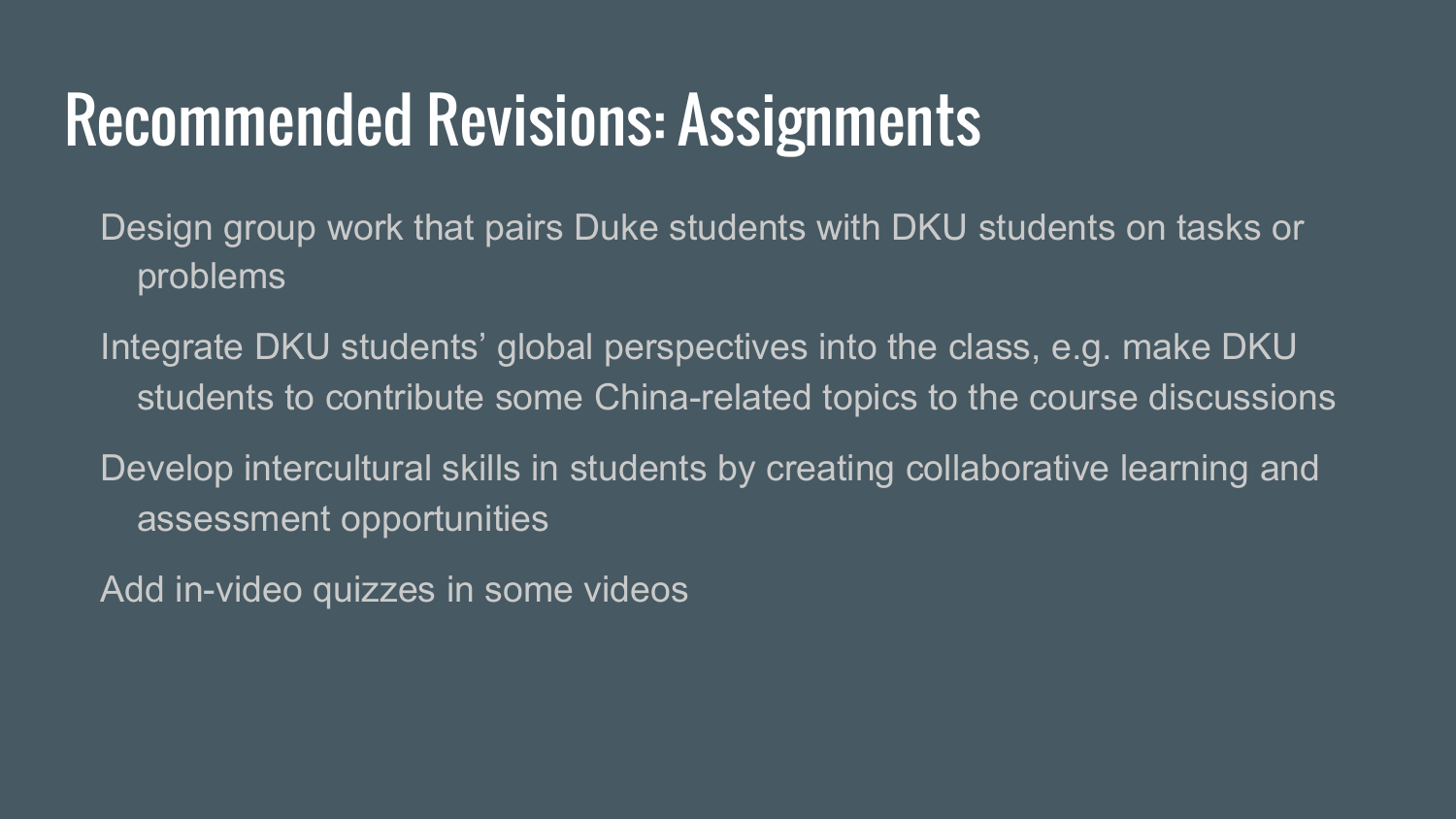#### Recommended Revisions: Other Course Changes

- The TA should be active on the discussion forums
- Consider eliminating synchronous office hours
- Make the guest videos more central to the core content of the course
- Identify any video revisions and re-record as needed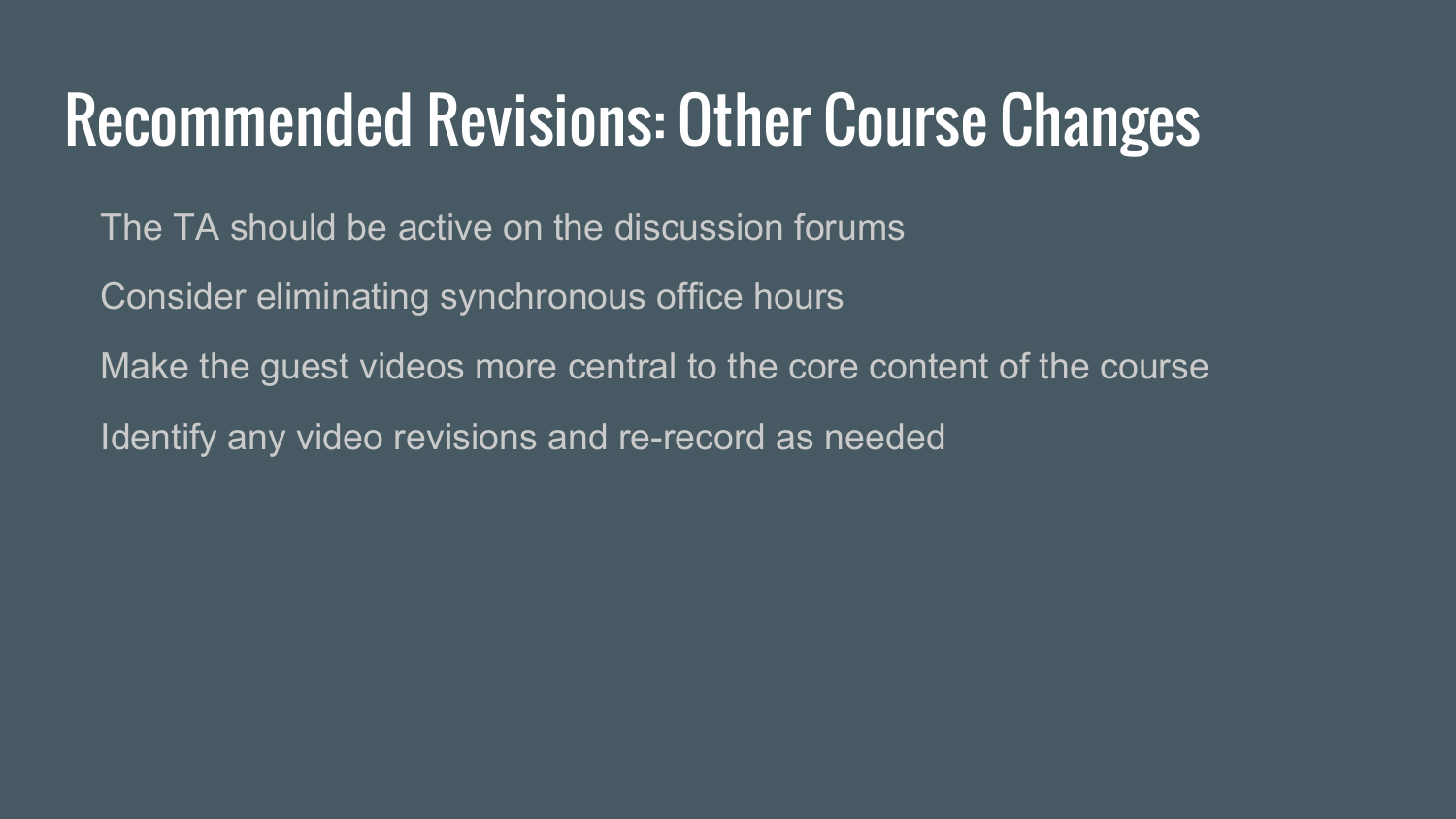#### Broad Recommendations: Scaling the Model

- 1. Develop active learning activities for instructor WebEx class sessions
- 2. Create brief assessment tools so student read required readings
- 3.Structure the discussion forum requirement to promote interaction and engagement (see slide note for details)
- 4. Continue to teach courses with multiple instructors from different locations
- 5. Continue to explore technology improvements for teleconferencing
- 6.Allow time during development to deliver videos through mail in case internet delivery is unsuccessful